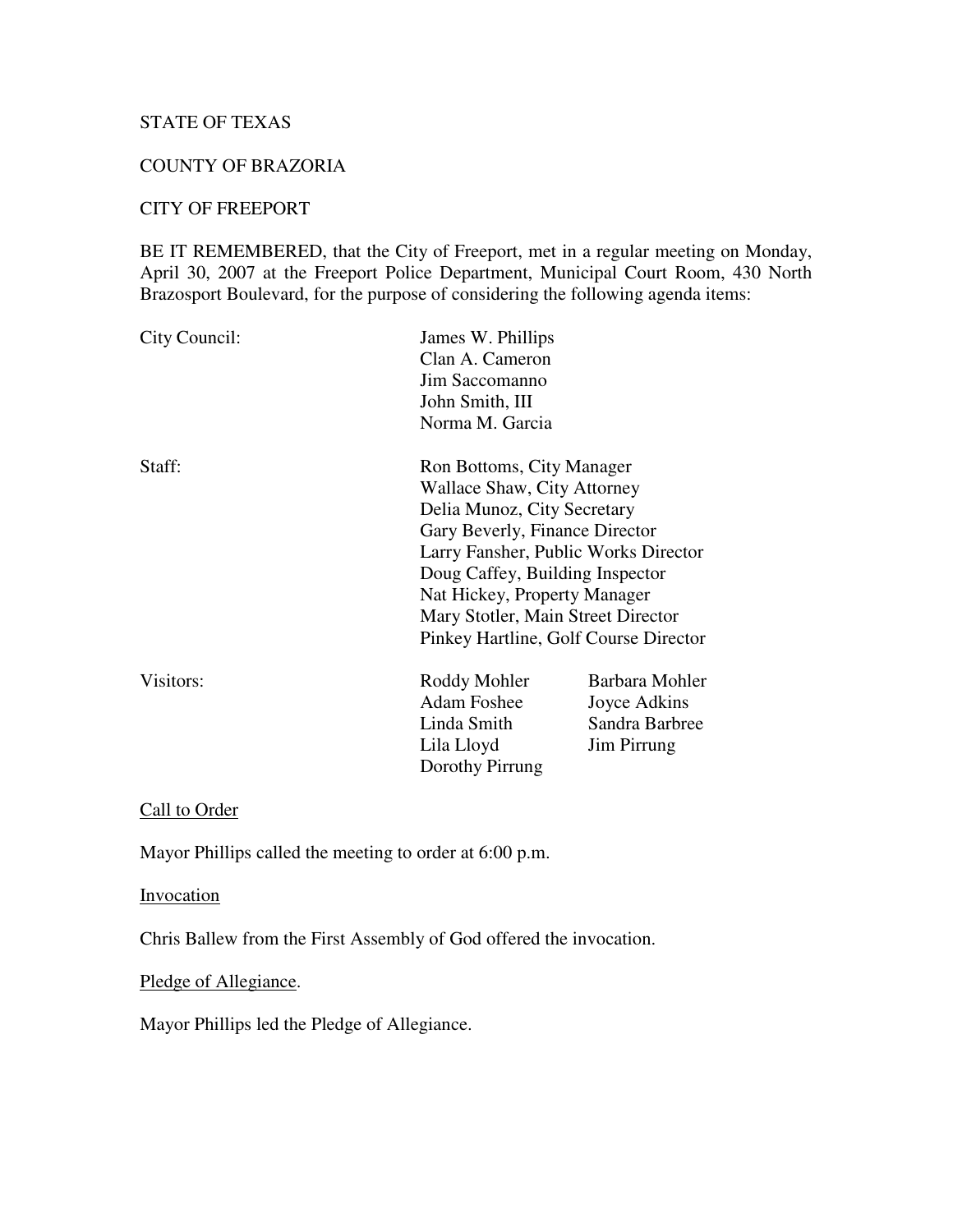### Approval of the April 16, 2007 Council Minutes

On a motion by Council Saccomanno, seconded by Councilman Smith, with all present voting "aye", Council approved the April l6, 2007 minutes as corrected.

### Attending Citizens and Their Business.

Joyce Adkins of 102 North Ave. C., asked Council to address the flooding in the City. The heavy rain on April 25, 2007 contained 4 inches of rain. She asked what the City will do in case of a torrential rain. Mr. Phillips stated that no homes in Freeport flooded.

**Public Hearing:** Conduct the 2nd public hearing on proposed annexation of an **a**dditional 122 acres of land adjoining the existing Bridge Harbor Subdivision and fronting on the Gulf Intracoastal Waterway.

Mayor Phillip opened the public hearing at 6:10 p.m. The  $2<sup>nd</sup>$  public hearing on proposed annexation of an addition 122 acres of land adjoining the existing Bridge Harbor Subdivision and fronting on the Gulf Intracoastal Waterway.

Councilman Cameron clarified that the proposed area is wetlands. Mr. Shaw will draft an ordinance.

There being no further questions or comments, Mayor Phillips closed the public hearing at 6:13 p.m.

**Proclamation:** Designating May as Motorcycle Safety and Awareness month in the City of Freeport.

Roddy Mohler accepted the proclamation designating May as Motorcycle Safety and Awareness month in the City of Freeport.

Frank Dietz thanked the City for leading the way by being the first City to install signs.

Consideration of the approval of Ordinance No. 2007-2162 amending the Comprehensive Zoning Ordinance of said city to change the zoning classification of Lots 10, 11, 12, 13, 14, 15 and 16, Bridge Harbor Section I, a subdivision in the Brazos Coast Investment Company Subdivision, Division 8, F. J. Calvit Survey, Abstract 51, Brazoria County, Texas, from its present zoning classification of C-2 General Commercial District to a new zoning classification of W-2 Waterfront-Light.

On a motion by Councilman Smith, seconded by Councilman Saccomanno, with all present voting 4 to l, Council approved Ordinance No. 2007-2162 amending the Comprehensive Zoning Ordinance of said city to change the zoning classification of Lots 10, 11, 12, 13, 14, 15 and 16, Bridge Harbor Section I, a subdivision in the Brazos Coast Investment Company Subdivision, Division 8, F. J. Calvit Survey, Abstract 51, Brazoria County,